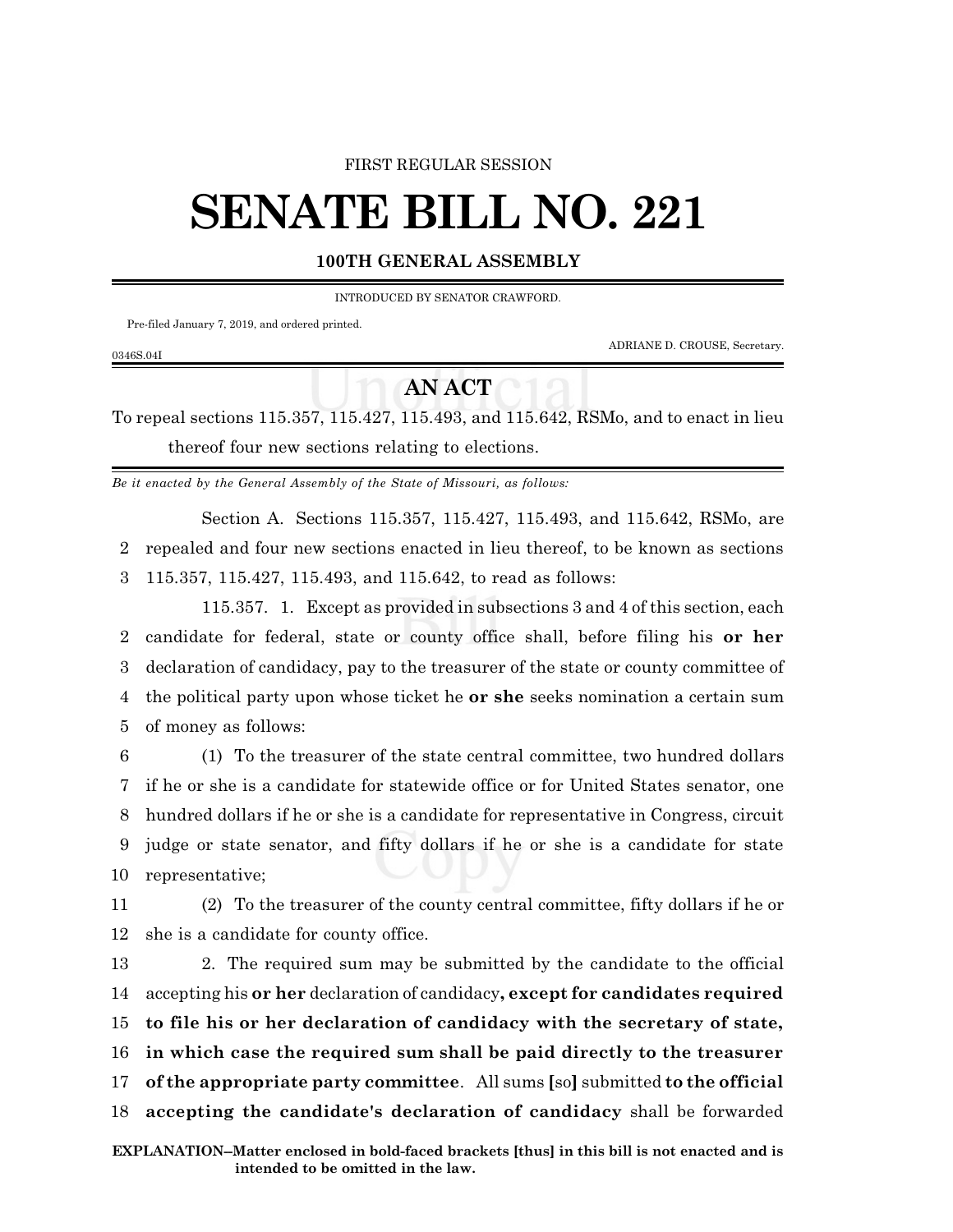promptly by the official to the treasurer of the appropriate party committee. 3. Any person who cannot pay the fee required to file as a candidate may have the fee waived by filing a declaration of inability to pay and a petition with his declaration of candidacy. Each such declaration shall be in substantially the following form: DECLARATION OF INABILITY TO PAY FILING FEE I, \_\_\_\_\_\_, do hereby swear that I am financially unable to pay the 26 fee of \_\_\_\_\_\_ (amount of fee) to file as a candidate for nomination to the office of \_\_\_\_\_\_ at the primary election to be held on the 28 \_\_\_\_\_\_\_\_\_\_ day of \_\_\_\_\_\_\_\_, 20\_ 29 Subscribed and sworn 30 Signature of candidate to before me this  $\qquad \qquad \qquad$  day of  $32 \qquad \qquad 32 \qquad \qquad .$  \_\_\_\_\_\_\_\_\_\_\_\_\_\_\_\_\_\_ \_\_\_\_\_\_\_\_\_\_\_\_\_\_\_\_\_\_ Residence address Signature of election official or officer authorized to

administer oaths

 If the candidate's declaration of candidacy is to be filed in person, the declaration of inability to pay shall be subscribed and sworn to by the candidate before the election official who witnesses the candidate's declaration of candidacy. If his declaration of candidacy is to be filed by certified mail pursuant to subsection 2 of section 115.355, the declaration of inability to pay shall be subscribed and sworn to by the candidate before the notary or other officer who witnesses the candidate's declaration of candidacy. With his declaration of inability to pay, the candidate shall submit a petition endorsing his candidacy. Except for the number of signatures required, each such petition shall, insofar as practicable, be in the form provided in sections 115.321 and 115.325. If the person filing declaration of indigence is to be a candidate for statewide office, his petition shall be signed by the number of registered voters in the state equal to at least one-half of one percent of the total number of votes cast in the state for the office at the last election in which a candidate ran for the office. If the person filing a declaration of indigence is to be a candidate for any other office, the petition shall be signed by the number of registered voters in the district or political subdivision which is equal to at least one percent of the total number of votes cast for the office at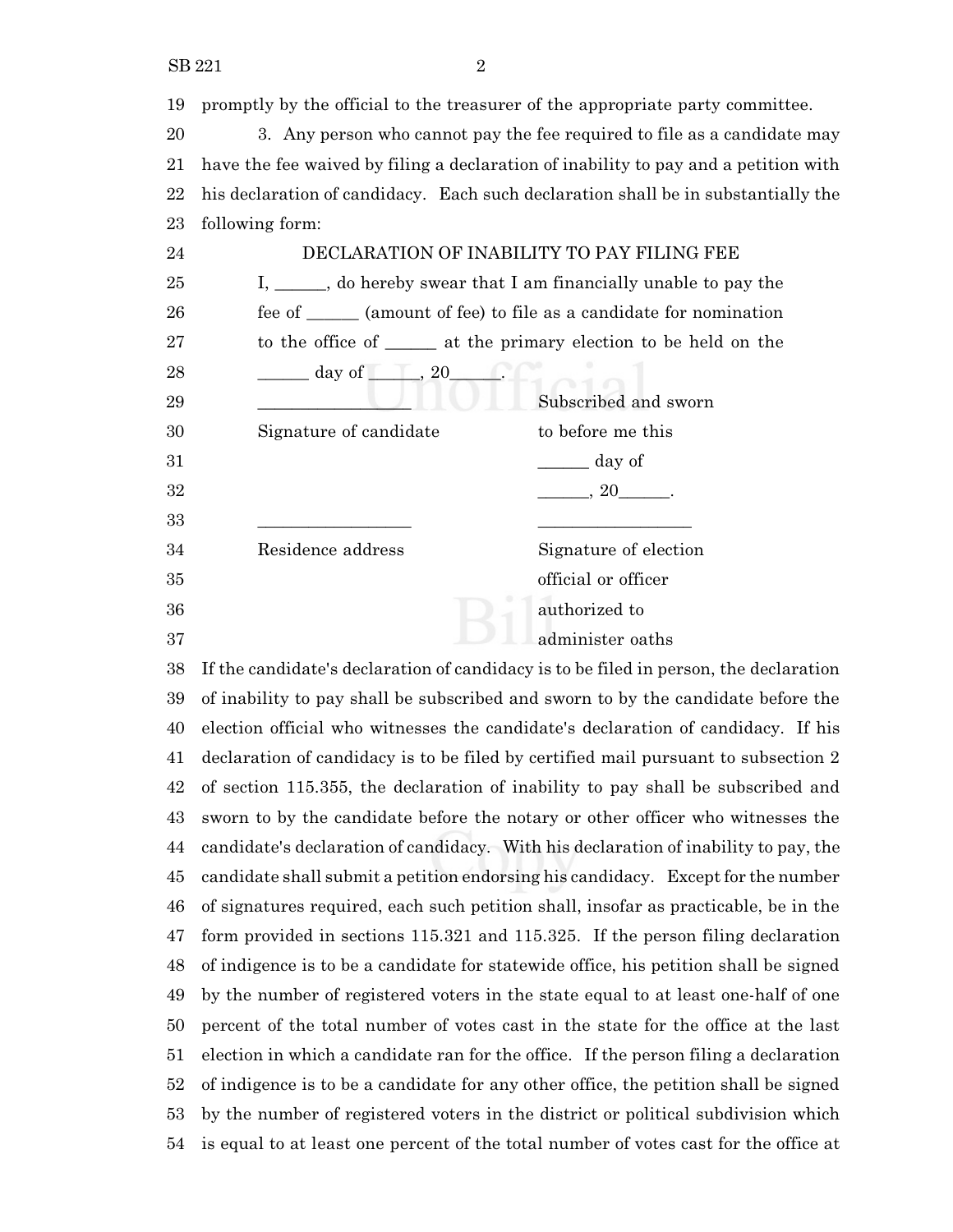the last election in which a candidate ran for the office. The candidate's declaration of inability to pay and the petition shall be filed at the same time and in the same manner as his declaration of candidacy is filed. The petition shall be checked and its sufficiency determined in the same manner as new party and independent candidate petitions.

 4. No filing fee shall be required of any person who proposes to be an independent candidate, the candidate of a new party or a candidate for presidential elector.

 5. Except as provided in subsections 3 and 4 of this section, no candidate's name shall be printed on any official ballot until the required fee has been paid.

115.427. 1. Persons seeking to vote in a public election shall establish their identity and eligibility to vote at the polling place by presenting a form of personal identification to election officials. No form of personal identification other than the forms listed in this section shall be accepted to establish a voter's qualifications to vote. Forms of personal identification that satisfy the requirements of this section are any one of the following:

(1) Nonexpired Missouri driver's license;

(2) Nonexpired or nonexpiring Missouri nondriver's license;

(3) A document that satisfies all of the following requirements:

 (a) The document contains the name of the individual to whom the document was issued, and the name substantially conforms to the most recent signature in the individual's voter registration record;

(b) The document shows a photograph of the individual;

 (c) The document includes an expiration date, and the document is not expired, or, if expired, the document expired after the date of the most recent general election; and

 (d) The document was issued by the United States or the state of Missouri; or

 (4) Any identification containing a photograph of the individual which is issued by the Missouri National Guard, the United States Armed Forces, or the United States Department of Veteran Affairs to a member or former member of the Missouri National Guard or the United States Armed Forces and that is not expired or does not have an expiration date.

 2. (1) An individual who appears at a polling place without a form of personal identification described in subsection 1 of this section and who is otherwise qualified to vote at that polling place may execute a statement, under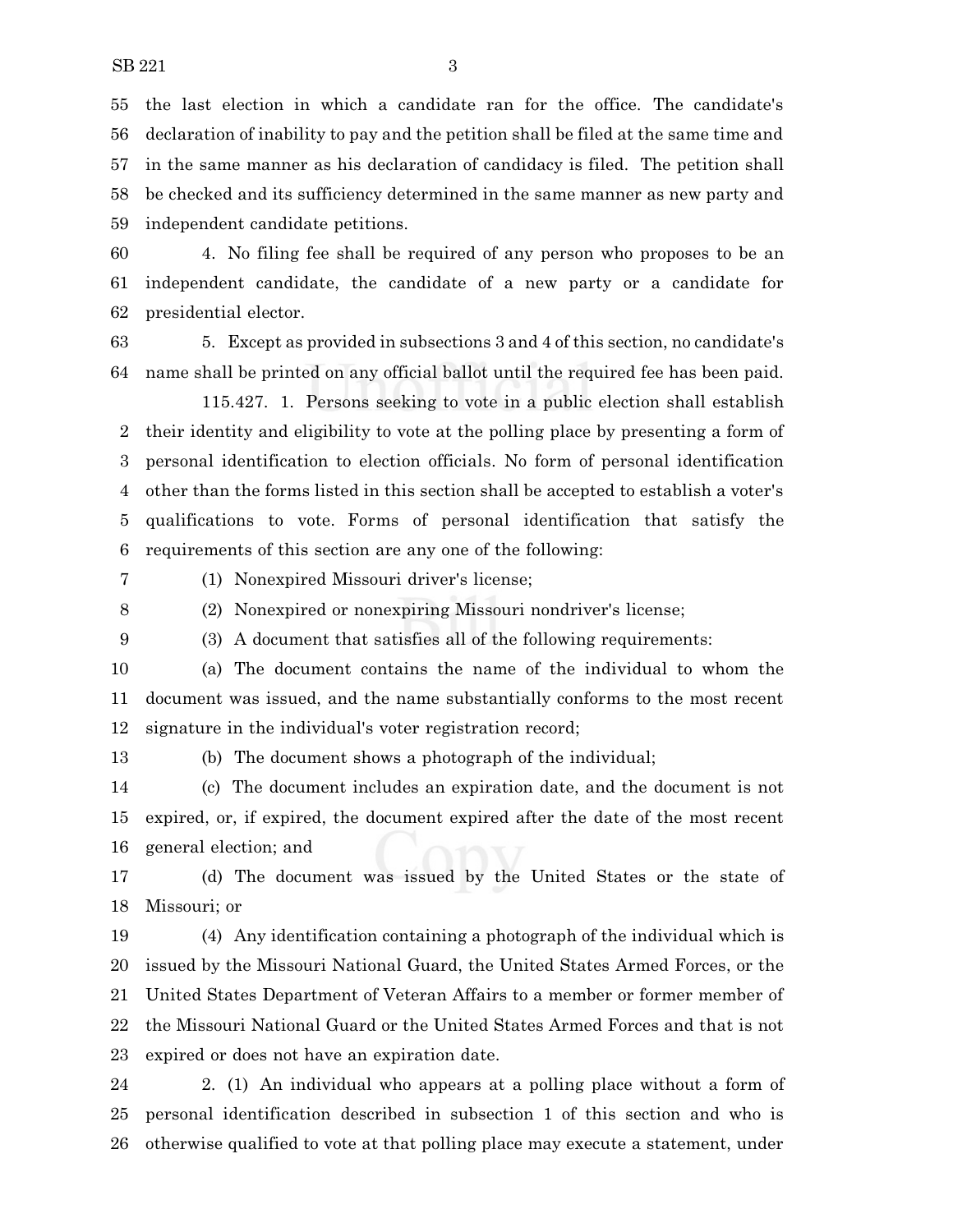$SB 221$  4

 penalty of perjury, averring that the individual is the person listed in the precinct register; averring that the individual does not possess a form of personal identification described in subsection 1 of this section; acknowledging that the individual is eligible to receive a Missouri nondriver's license free of charge if desiring it in order to vote; and acknowledging that the individual is required to present a form of personal identification, as described in subsection 1 of this section, in order to vote. Such statement shall be executed and sworn to before the election official receiving the statement. Upon executing such statement, the individual may cast a regular ballot, provided such individual presents one of the following forms of identification:

 (a) Identification issued by the state of Missouri, an agency of the state, or a local election authority of the state;

 (b) Identification issued by the United States government or agency thereof;

 (c) Identification issued by an institution of higher education, including a university, college, vocational and technical school, located within the state of Missouri;

 (d) A copy of a current utility bill, bank statement, government check, paycheck, or other government document that contains the name and address of the individual;

 (e) Other identification approved by the secretary of state under rules promulgated pursuant to this section.

 (2) For any individual who appears at a polling place without a form of personal identification described in subsection 1 of this section and who is otherwise qualified to vote at that polling place, the election authority may take a picture of such individual and keep it as part of that individual's voter registration file at the election authority.

 (3) Any individual who chooses not to execute the statement described in subdivision (1) of this subsection may cast a provisional ballot. Such provisional ballot shall be counted, provided that it meets the requirements of subsection 4 of this section.

 (4) For the purposes of this section, the term "election official" shall include any person working under the authority of the election authority.

 3. The statement to be used for voting under subdivision (1) of subsection 2 of this section shall be substantially in the following form:

"State of \_\_\_\_\_\_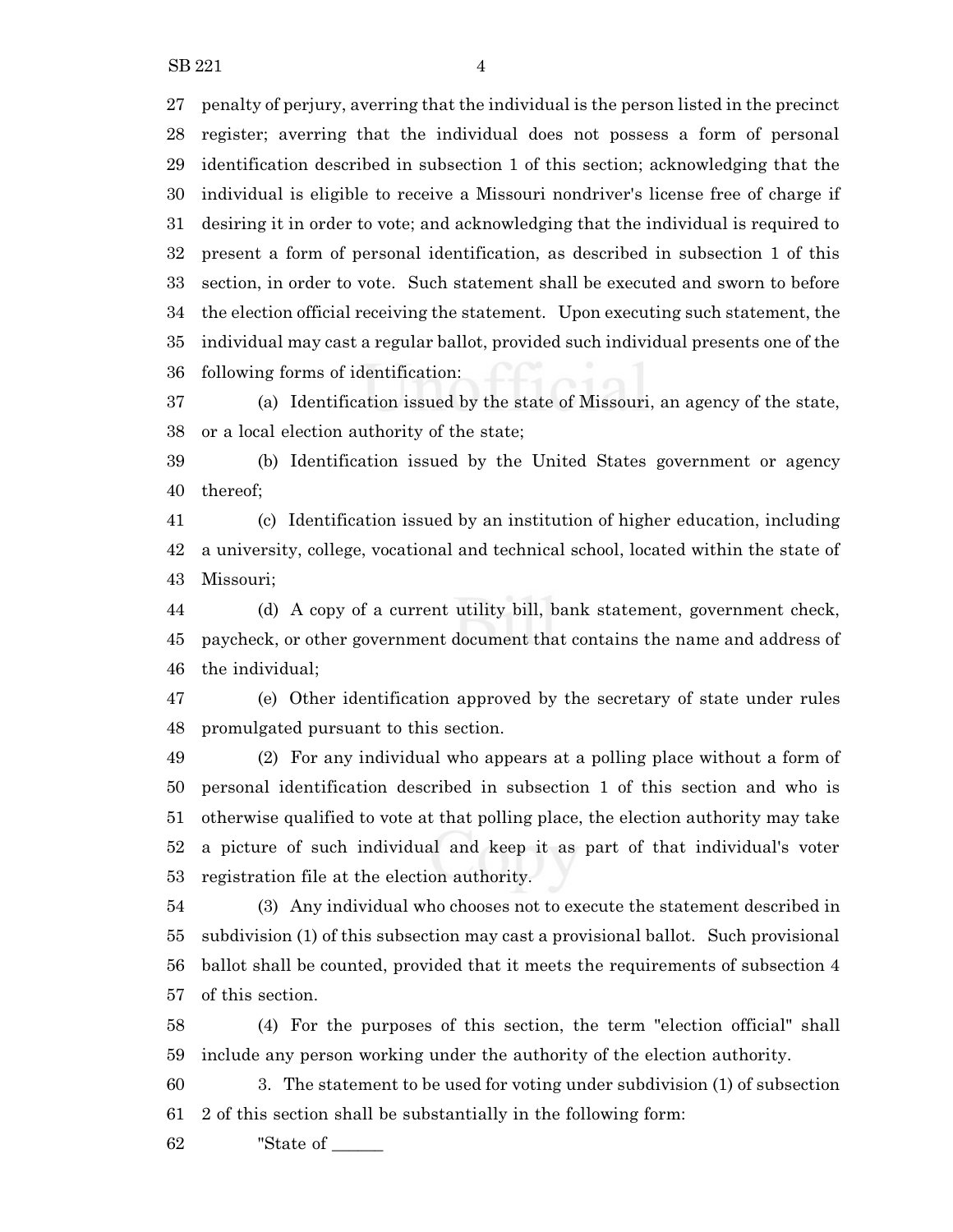| 63 | County of $\_\_$                                                                     |
|----|--------------------------------------------------------------------------------------|
| 64 | I do solemnly swear (or affirm) that my name is _____; that I                        |
| 65 | reside at _____; that I am the person listed in the precinct register                |
| 66 | under this name and at this address; and that, under penalty of                      |
| 67 | perjury, I do not possess a form of personal identification approved                 |
| 68 | for voting. As a person who does not possess a form of personal                      |
| 69 | identification approved for voting, I acknowledge that I am eligible                 |
| 70 | to receive free of charge a Missouri nondriver's license at any fee                  |
| 71 | office if desiring it in order to vote. I furthermore acknowledge                    |
| 72 | that I am required to present a form of personal identification, as                  |
| 73 | prescribed by law, in order to vote.                                                 |
| 74 | I understand that knowingly providing false information is a                         |
| 75 | violation of law and subjects me to possible criminal prosecution.                   |
| 76 |                                                                                      |
| 77 | Signature of voter                                                                   |
| 78 | Subscribed and affirmed before me this ______ day of _____,                          |
| 79 |                                                                                      |
| 80 |                                                                                      |
| 81 | Signature of election official"                                                      |
| 82 | 4. A voter shall be allowed to cast a provisional ballot under section               |
| 83 | 115.430 even if the election judges cannot establish the voter's identity under this |
| 84 | section. The election judges shall make a notation on the provisional ballot         |
| 85 | envelope to indicate that the voter's identity was not verified. The provisional     |
| 86 | ballot cast by such voter shall not be counted unless:                               |
| 87 | (1) (a) The voter returns to the polling place during the uniform polling            |
| 88 | hours established by section 115.407 and provides a form of personal                 |
| 89 | identification that allows the election judges to verify the voter's identity as     |
| 90 | provided in subsection 1 of this section; or                                         |
| 91 | (b) The election authority verifies the identity of the individual by                |
| 92 | comparing that individual's signature to the signature on file with the election     |
| 93 | authority and determines that the individual was eligible to cast a ballot at the    |
| 94 | polling place where the ballot was cast; and                                         |
| 95 | (2) The provisional ballot otherwise qualifies to be counted under section           |
| 96 | 115.430.                                                                             |

 5. The secretary of state shall provide advance notice of the personal identification requirements of subsection 1 of this section in a manner calculated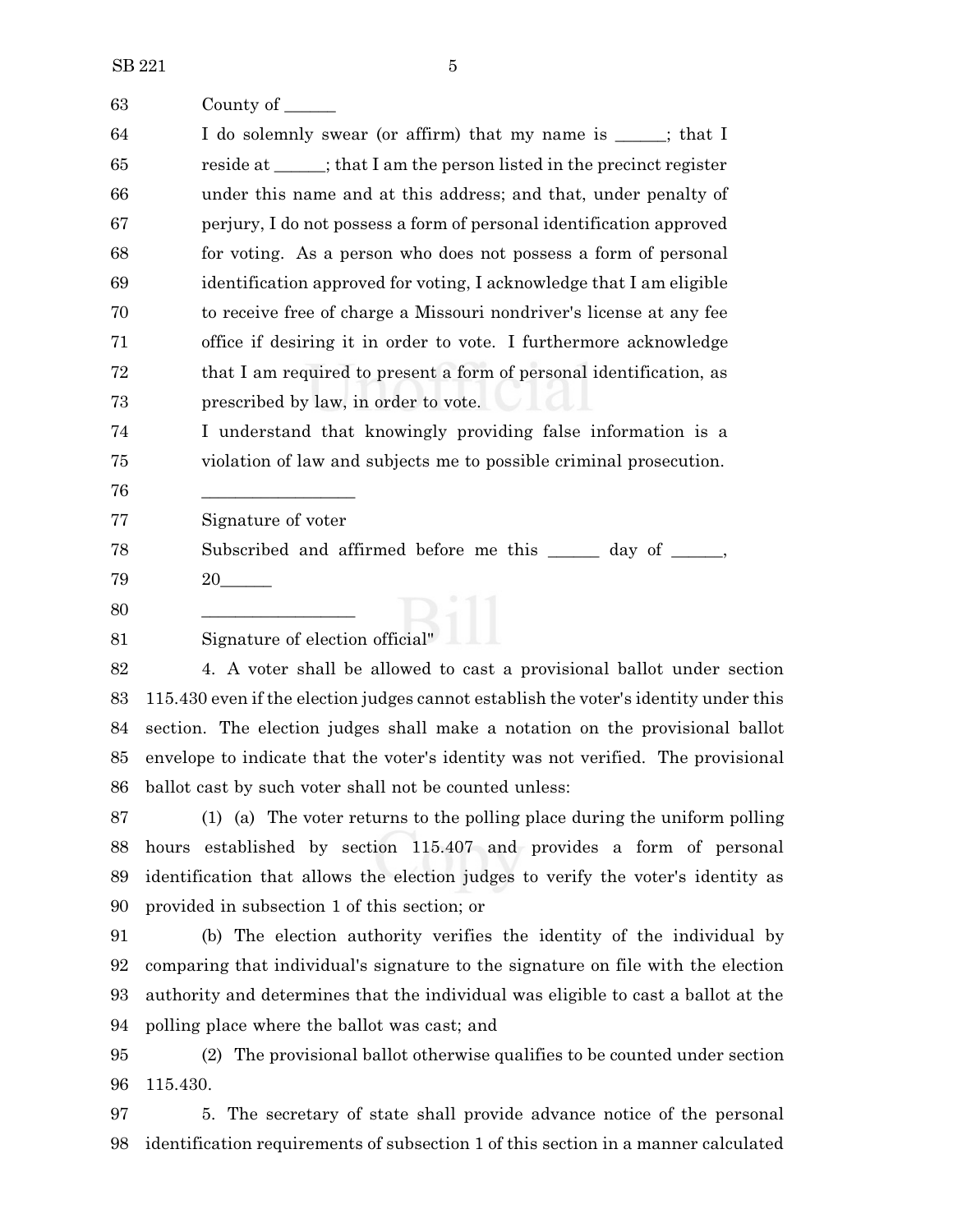to inform the public generally of the requirement for forms of personal identification as provided in this section. Such advance notice shall include, at

a minimum, the use of advertisements and public service announcements in print,

 broadcast television, radio, and cable television media, as well as the posting of information on the opening pages of the official state internet websites of the secretary of state and governor.

 6. (1) Notwithstanding the provisions of section 136.055 and section 302.181 to the contrary, the state and all fee offices shall provide one nondriver's license at no cost to any otherwise qualified voter who does not already possess such identification and who desires the identification in order to vote.

 (2) This state and its agencies shall provide one copy of each of the following, free of charge, if needed by an individual seeking to obtain a form of personal identification described in subsection 1 of this section in order to vote:

(a) A birth certificate;

(b) A marriage license or certificate;

(c) A divorce decree;

(d) A certificate of decree of adoption;

(e) A court order changing the person's name;

(f) A Social Security card reflecting an updated name; and

 (g) Naturalization papers or other documents from the United States Department of State proving citizenship.

 Any individual seeking one of the above documents in order to obtain a form of personal identification described in subsection 1 of this section in order to vote may request the secretary of state to facilitate the acquisition of such documents. The secretary of state shall pay any fee or fees charged by another state or its agencies, or any court of competent jurisdiction in this state or any other state, or the federal government or its agencies, in order to obtain any of the above documents from such state or the federal government.

 (3) All costs associated with **[**the implementation of this section**] this subsection** shall be reimbursed from the general revenue of this state by an appropriation for that purpose. If there is not a sufficient appropriation of state funds **to comply with this subsection**, then the personal identification requirements of subsection 1 of this section shall not be enforced.

 (4) Any applicant who requests a nondriver's license for the purpose of voting shall not be required to pay a fee if the applicant executes a statement, under penalty of perjury, averring that the applicant does not have any other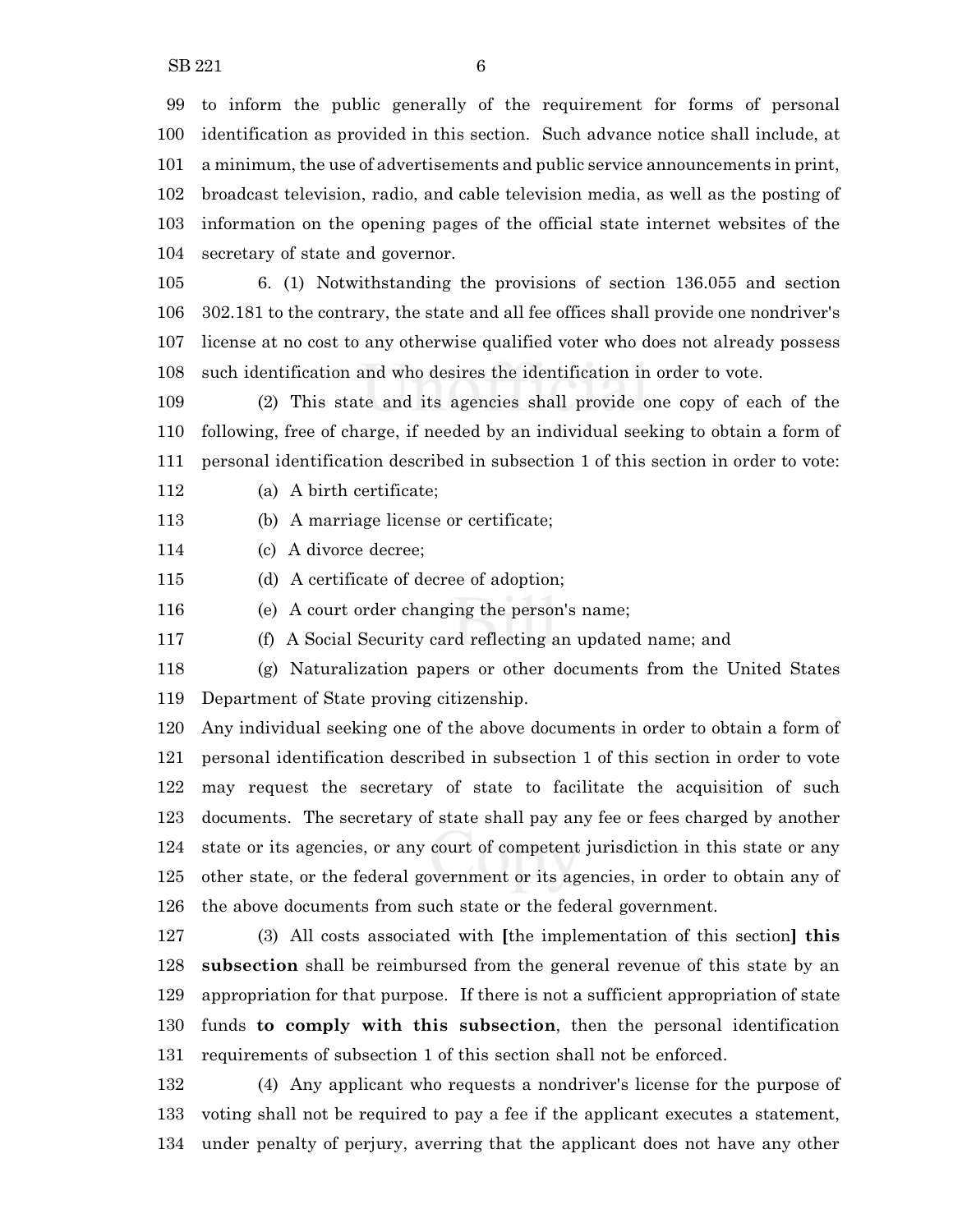form of personal identification that meets the requirements of this section. The state of Missouri shall pay the legally required fees for any such applicant. The director of the department of revenue shall design a statement to be used for this purpose. The total cost associated with nondriver's license photo identification under this subsection shall be borne by the state of Missouri from funds appropriated to the department of revenue for that specific purpose. The department of revenue and a local election authority may enter into a contract that allows the local election authority to assist the department in issuing nondriver's license photo identifications.

 7. The director of the department of revenue shall, by January first of each year, prepare and deliver to each member of the general assembly a report documenting the number of individuals who have requested and received a nondriver's license photo identification for the purposes of voting under this section. The report shall also include the number of persons requesting a nondriver's license for purposes of voting under this section, but not receiving such license, and the reason for the denial of the nondriver's license.

 8. The precinct register shall serve as the voter identification certificate. The following form shall be printed at the top of each page of the precinct register:

 VOTER'S IDENTIFICATION CERTIFICATE Warning: It is against the law for anyone to vote, or attempt to vote, without having a lawful right to vote.

- PRECINCT
- 158 WARD OR TOWNSHIP

GENERAL (SPECIAL, PRIMARY) ELECTION

160 Held  $\frac{160}{\frac{1}{20}}$ 161 Date

 I hereby certify that I am qualified to vote at this election by signing my name and verifying my address by signing my initials next to my address.

 9. The secretary of state shall promulgate rules to effectuate the provisions of this section.

 10. Any rule or portion of a rule, as that term is defined in section 536.010, that is created under the authority delegated in this section shall become effective only if it complies with and is subject to all of the provisions of chapter 536 and, if applicable, section 536.028. This section and chapter 536 are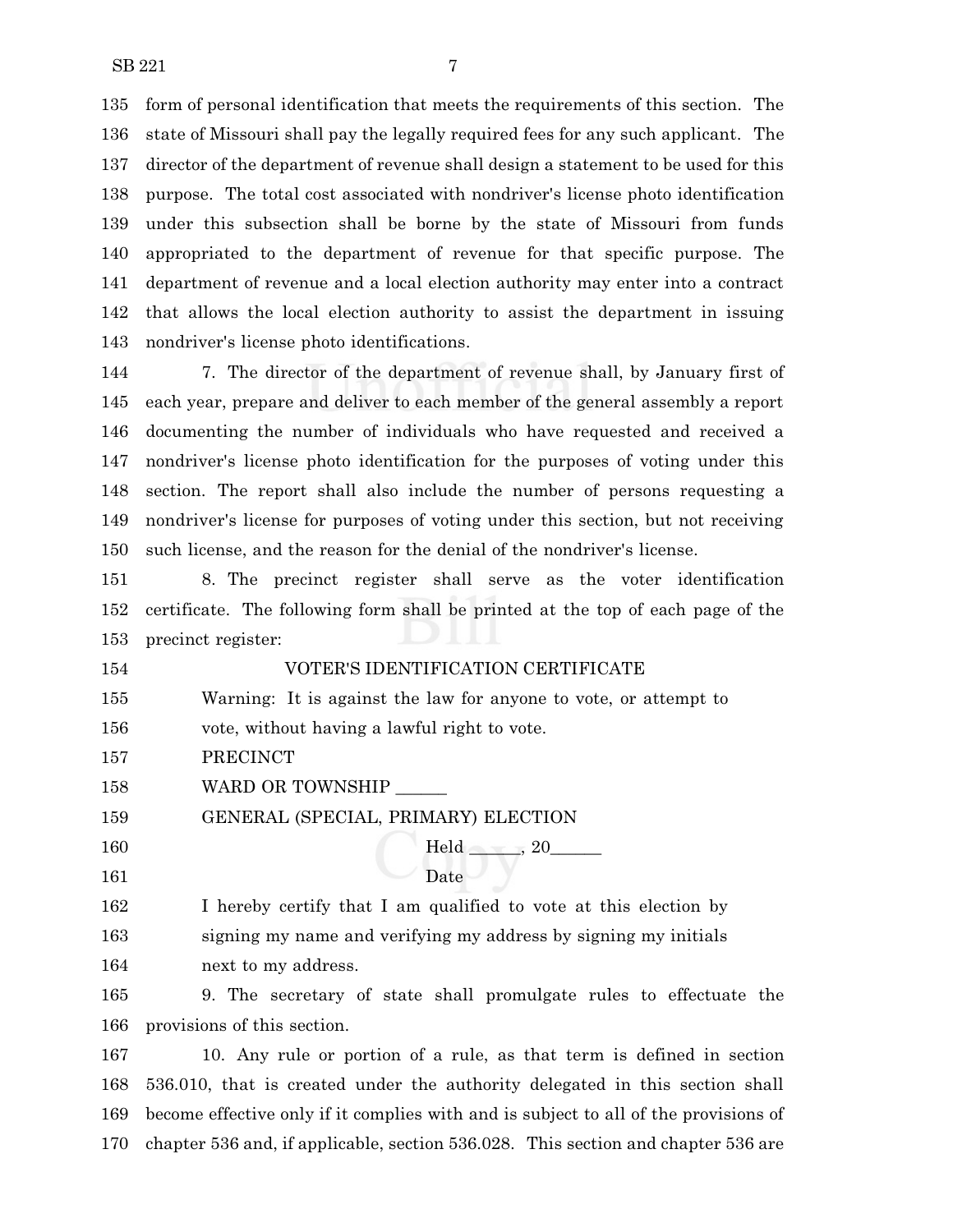nonseverable and if any of the powers vested with the general assembly pursuant to chapter 536 to review, to delay the effective date or to disapprove and annul a rule are subsequently held unconstitutional, then the grant of rulemaking authority and any rule proposed or adopted after August 28, 2002, shall be invalid and void.

 11. If any voter is unable to sign his name at the appropriate place on the certificate or computer printout, an election judge shall print the name and address of the voter in the appropriate place on the precinct register, the voter shall make his mark in lieu of signature, and the voter's mark shall be witnessed by the signature of an election judge.

 12. This section shall become effective only upon the passage and approval by the voters of a constitutional amendment submitted to them by the general assembly regarding the authorization of photo identification requirements for elections by general law. If such constitutional amendment is approved by the voters, this section shall become effective June 1, 2017.

115.493. The election authority shall keep all voted ballots, ballot cards, processed ballot materials in electronic form and write-in forms, and all applications, statements, certificates, affidavits and computer programs relating to each election for twenty-two months after the date of the election. During the time that voted ballots, ballot cards, processed ballot materials in electronic form and write-in forms are kept by the election authority, it shall not open or inspect them or allow anyone else to do so, except upon order of a legislative body trying an election contest, **the secretary of state, if conducting an investigation pursuant to section 115.642,** a court or a grand jury. After twenty-two months, the ballots, ballot cards, processed ballot materials in electronic form, write-in forms, applications, statements, certificates, affidavits and computer programs relating to each election may be destroyed. If an election contest, grand jury investigation or civil or criminal case relating to the election is pending at the time, however, the materials shall not be destroyed until the contest, investigation or case is finally determined.

115.642. 1. Any person may file a complaint with the secretary of state stating the name of any person who has violated any of the provisions of sections 115.629 to 115.646 and stating the facts of the alleged offense, sworn to, under penalty of perjury.

 2. Within thirty days of receiving a complaint, the secretary of state shall notify the person filing the complaint whether or not the secretary has dismissed